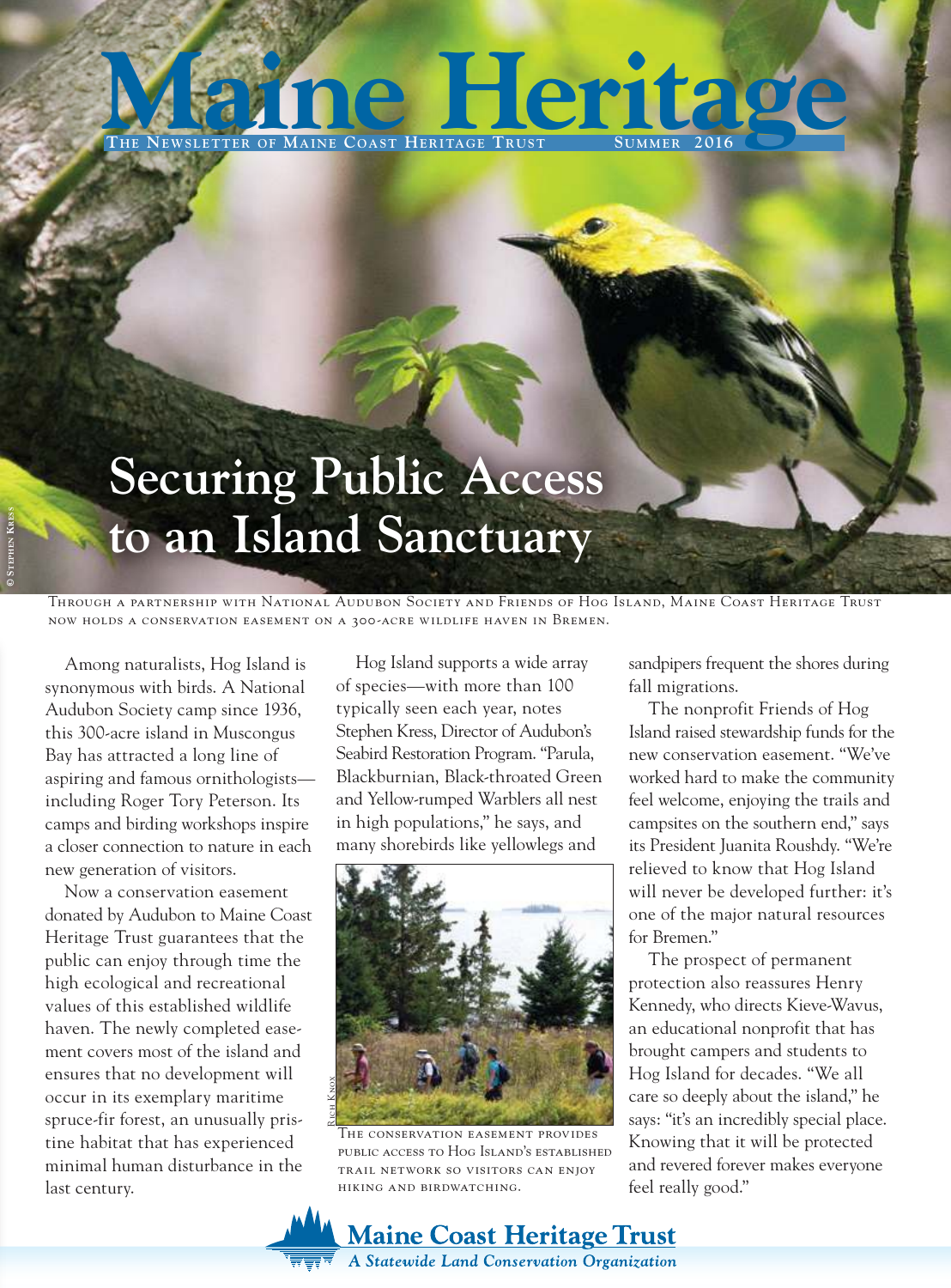

### President's Column *by Tim Glidden* Participating in Place

As long as I can remember, I have drawn inspiration from the coast—the ceaseless interplay of wind and waves, shore and tides, sun and fog. I learned to sail by the age of five and so discovered early how energizing it is to be immersed in the elements outdoors.

Experiences along the coast sparked my commitment to conservation and have rekindled it through the decades. Land protection and stewardship are—by definition—never-ending, and the demanding pace can wear one down. To sustain ourselves in this work, many of us turn to the very lands that colleagues and predecessors have protected: places like Acadia National Park (see page 5), The Goslings and Treat Island (see pages 3-4).

We are fortunate in Maine to have ready access to land trust preserves, parks and public lands that reward and reaffirm our devotion to place. They are settings to which we can freely return in search of renewal, inspiration and perspective.

I recall spending an entire wintry day outdoors on my own—just walking the woods and shore of a conserved expanse not far from my home. An unrelenting wind blew from the northeast, and low, gray clouds signaled impending snow.

Despite the bitter cold, there was abundant life everywhere. Chickadees worked the woods in search of food and eider ducks rafted up offshore. Hunkering down in the shelter of a boulder on the beach, I sensed the forces that had been at work for millennia, creating and re-creating this dynamic place with its breathtaking beauty.

Those fleeting but sacred moments immersed in na ture help us see our small lives in a much larger context. They remind us—in poet Mary Oliver's words—of our "place in the family of things." All of our work to protect significant lands and care for them is part of a continu um of giving and receiving that extends across genera tions and among species.

We do this work because we recognize the need to sustain this reciprocity, to keep that greater whole thriving. "Health is the capacity of the land for self-renewal," Aldo Leopold wrote in *A Sand County Almanac*. "Conservation is our effort to understand and preserve this capacity."

Simply being out on the land brings us closer to that profound understanding. It renews our sense of kinship with what Leopold called the "land community."

Working to protect places where the land can renew itself and where we can restore our spirits is vital to our future. That vision inspired the founding of Acadia National Park a century ago, and the birth of Maine Coast Heritage Trust nearly a half-century ago. Today, that spirit of renewal and reciprocity defines our work at MCHT.

**RICH KNOX**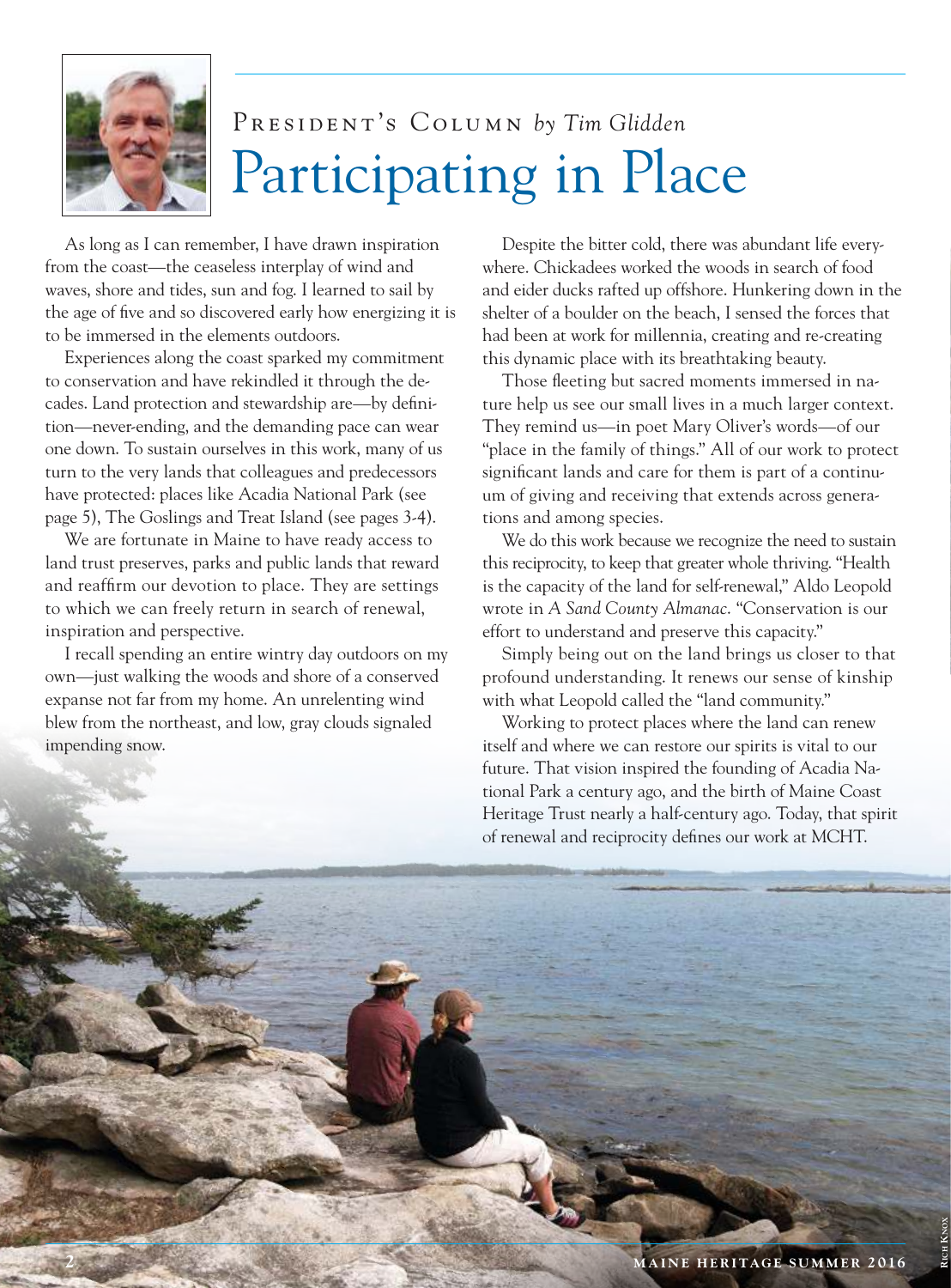

*Maine Coast Heritage Trust now manages more than 100 preserves, all free and open to the public thanks to the support of MCHT members. Here we showcase three clusters of preserves that offer a stellar mix of new gems and old favorites.*

### **CASCO BAY**

Just minutes north of Maine's largest urban area, visitors can explore and camp on three MCHT islands—each with its own memorable character.

From Freeport's Winslow Park, it's a short and sheltered ride or paddle to Lanes Island, a quiet setting for a beach picnic around high tide or for an overnight at one of the island's two campsites (up a set of newly built stone stairs).

Proceed on to 122-acre Whaleboat Island, the Bay's largest wild island, where you can experience a campsite with spectacular, 360-degree views. Both Whaleboat and Lanes have

group campsites that can be reserved as well as the smaller unreserved ones.

Circle back on your return to The Goslings, a long-time favorite for campers and cruisers. This archipelago is small in size but vast in its appeal, with crushed sand beaches that bring a tropical feel to Casco Bay.

#### **BLU E HILL BAY**

Start your explorations of Blue Hill Bay at the Trust's new Harriman Point Preserve in Brooklin, where there's now trailside parking. This stunning peninsula offers shoreside trails overlooking both Allen Cove and Blue Hill Bay. From here, you can see out to MCHT's Tinker Island and Pond Island preserves (with boat access from either Brooklin or Seal Harbor in Tremont).

Continue your beachcombing on the northern end of Tinker, where the Trust has a shoreside campsite with great wildlife-watching. Nearby Pond Island, with impressive views of Mount Desert Island, provides an expansive setting for stretching boatbound legs or for camping.

#### **COBSCOOK BAY**

If you'd like to experience one of the Eastern seaboard's richest wildlife regions, consider visiting MCHT's preserves in and around Cobscook Bay. Treat Island, midway between Eastport and Lubec, is the Trust's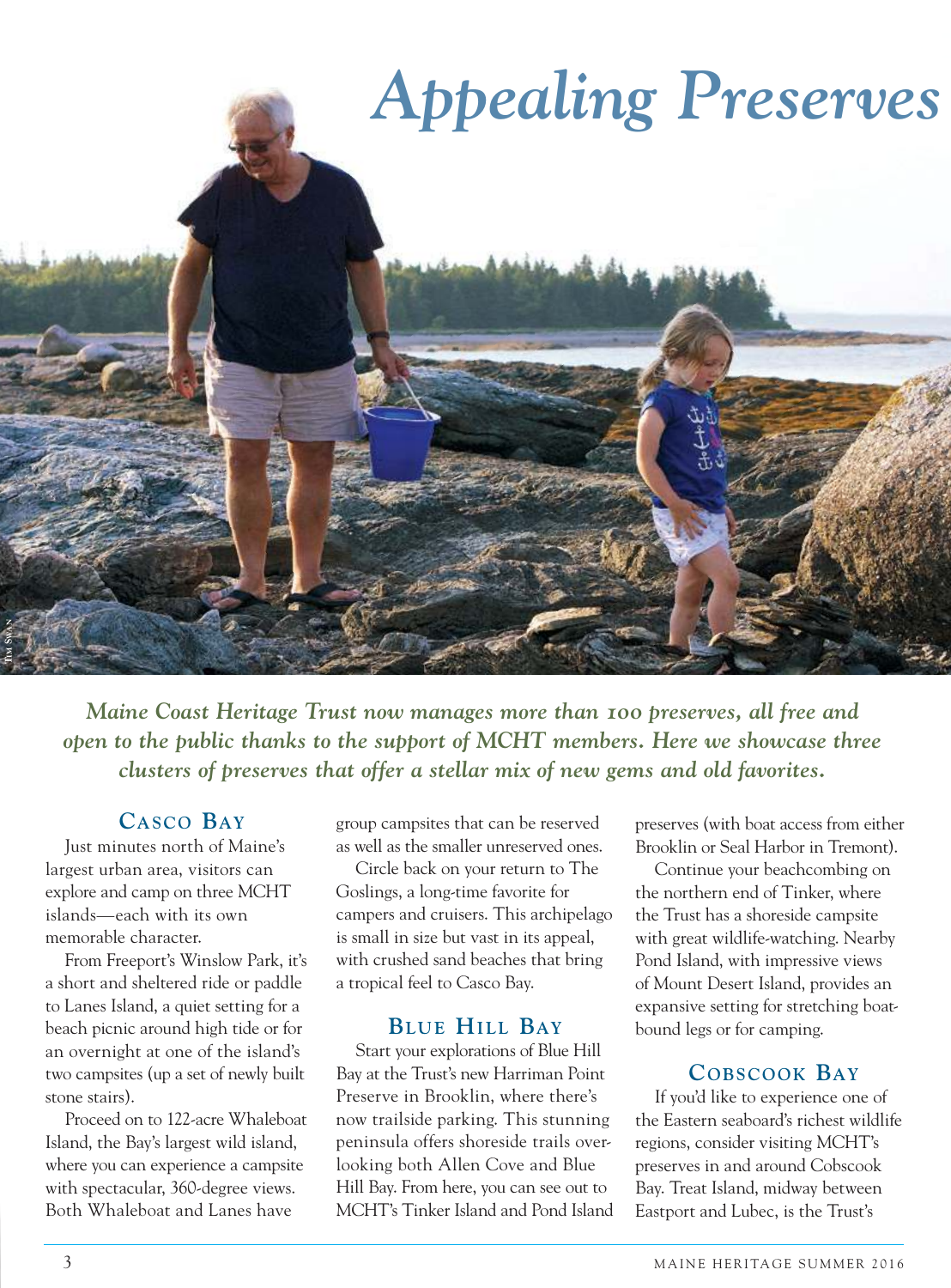# to Visit This Summer



easternmost preserve—lying along the international boundary line. A kiosk there will introduce you to this island's fascinating history.

While in Eastport, stop at MCHT's Matthews Island Preserve near Shackford Head State Park. Accessible by bar at low and mid-tides, this short walk offers great birdwatching.

More wildlife-watching awaits you at the Sipp Bay Preserve in Perry, a site long valued for its bountiful fishing grounds. The Trust also owns more than 100 acres on Lincoln Cove in Perry, which supports an active bald eagle nesting site.

*This small sampling of preserves represents a mere taste of the varied menu offered on MCHT's website. Please visit our preserve pages (mcht.org/preserves) for further inspiration.*

### **"An Amazing Privilege"**

*Casco Bay islands and MCHT's Pond Island Preserve in Penobscot Bay featured prominently in the childhood of Ned Merrick—who grew up in Freeport and spent time at Cape Rosier. He routinely camped out with high school friends under the stars at The Goslings, an experience he recalls as about "the greatest thing a kid could dream up."*

*Ned still gets out to The Goslings frequently with his wife Allison, and even spent his honeymoon anchored there. When he learned about MCHT's campaign to acquire The Goslings from the LeMaitre family, which had generously allowed public access for decades, he was all aboard.* 

*"While growing up, I took for granted that these islands were open to the public," he reflects. "But then you realize that it's an amazing privilege. It's such an important part of being in Maine to have access to these places."*

*Supporting MCHT's work felt like a natural to Ned and Allison because "we like what they're doing. They're conserving all the places we frequent," he says, "and they're doing it for multi-generations." Ned and Allison like knowing that each new generation of Freeport students can grow up camping out under the stars at The Goslings, Lanes Island and Whaleboat Island.*

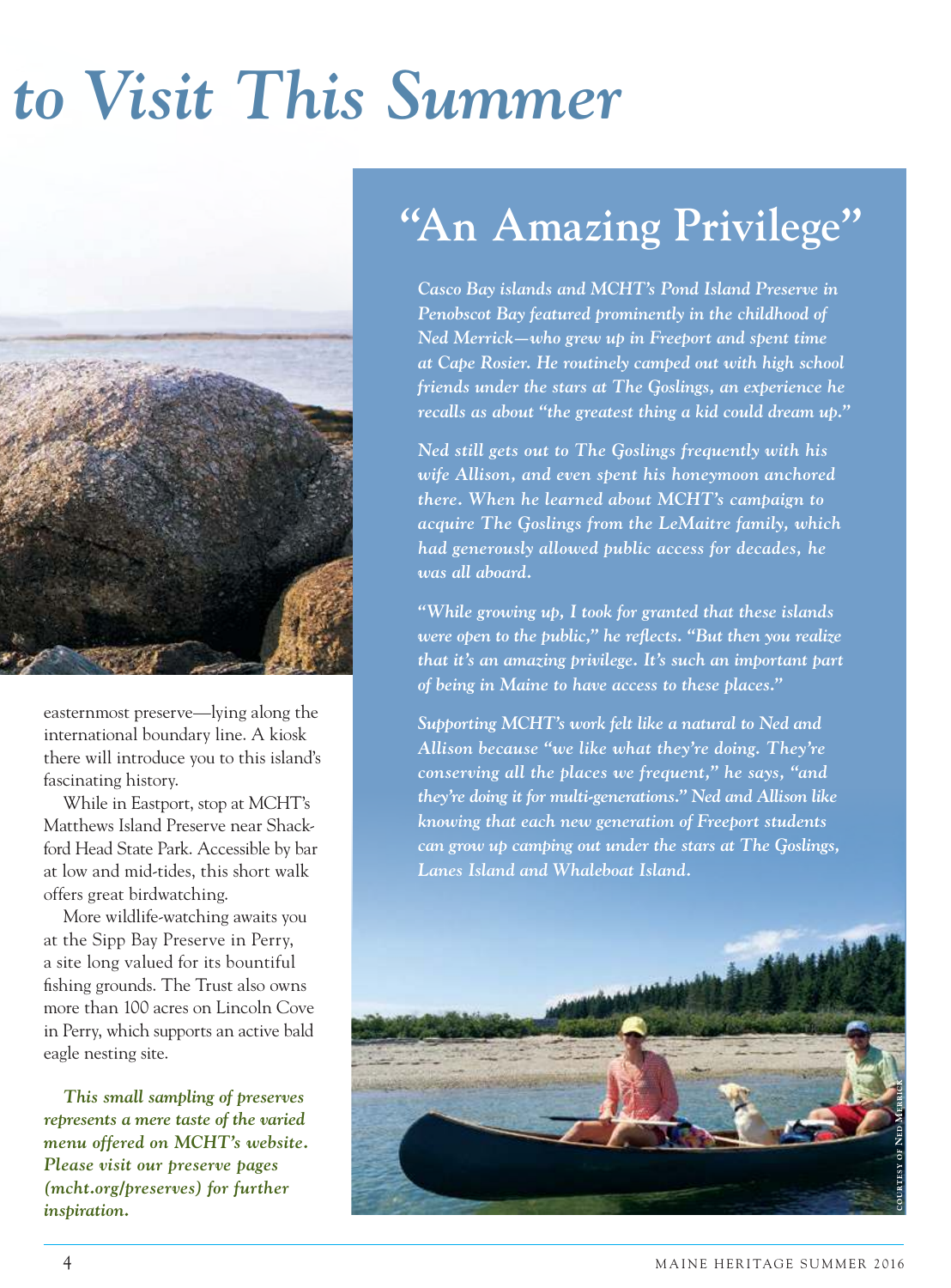

MCHT's recent acquisition of a wild, 62-acre peninsula on Seal Cove Pond (shown above just left of center) helps protect the stunning vistas that hikers enjoy atop Western Mountain in Acadia National Park.

 As Acadia National Park celebrates its Centennial, Maine Coast Heritage Trust is hard at work conserving key

parcels that enhance the Park. Over the last two decades, MCHT and its partners have worked with landowners to secure more than 25 parcels, encompassing upwards of 500 acres within the Park boundary.

Formed from an assortment of donated lands, Acadia resembles a puzzle in which public holdings are interspersed with private lands. In 1986, Congress passed legislation that defined Park boundaries (within which the National Park Service could acquire land from willing sellers).

Many of the private properties within the Park boundary have qualities or settings that enhance Acadia's integrity. Sawyer's Point in Tremont, newly acquired through the joint efforts of MCHT, Friends of Acadia (FOA) and the National Park Foundation, is a perfect example. This relatively secluded 62-acre peninsula, with 4,200 feet of undeveloped shore frontage on Seal Cove Pond, protects views from Park hiking trails and a Park boat launch. The landowners generously offered MCHT a bargain sale, and the Trust plans to transfer the parcel to the National Park Service later this year. **Enhance the complete to the secure of the title to the secure them. The complete to the secure time in the secure time in the secure time is the secure to the computation of the secure time is the secure to the secure the** 

"The federal acquisition process tends to move at a pace too slow for many landowners," notes Park Superintendent Kevin Schneider. "MCHT and FOA have served an invaluable role for decades negotiating key acquisitions and holding lands until the National Park Service could

MCHT's acquisition work complements its support of Acadia's conservation easement program, which now holds about 200 easements protecting more than 12,000 acres. Properties under easements typically buffer Park lands or protect important viewsheds, explains Misha Mytar, MCHT's Mount Desert Island Project Manager. "Purchased lands can provide the added benefit of recreational access—preserving critical trail linkages and water access points at settings like Lower Hadlock Pond, Round Pond and Northeast Creek."

Since 2005, MCHT and FOA have worked as part of an Acadia Land Legacy Partnership to secure Park lands, and FOA has consistently advocated for critical federal appropriations to the Land and Water Conservation Fund. A more recent MCHT partnership with the conservation foundation Elliotsville Plantation Inc. has secured nine key tracts totaling 71 acres. Later this year, these lands will be donated to the National Park Foundation in honor of Acadia's Centennial.

Acadia came into being one hundred years ago through the efforts of the Hancock County Trustees of Public Reservations, a group of remarkably dedicated and visionary citizens. The spirit of collaboration that marked the first Park acquisitions is still evident today. MCHT is proud to be among 350 Acadia Centennial Partners, and to be an ongoing source of support to the Park working steadily to make it whole.

*To learn more about the Acadia Centennial and accompanying festivities, visit acadiacentennial2016.org.*